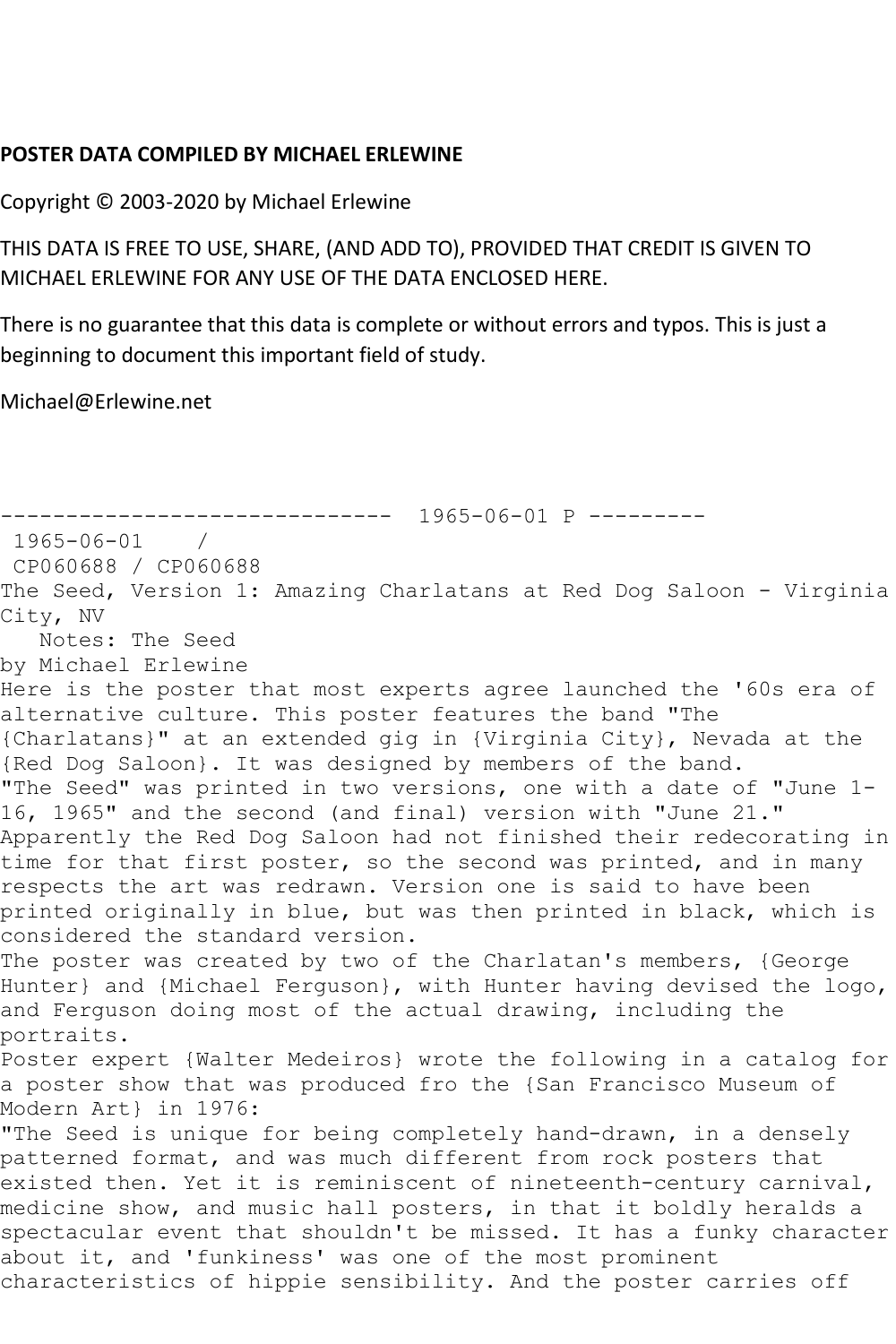this feeling because of the lightness and capriciousness which permeates the whole work."

The poster was given the name, "The Seed" by the authors of "Eureka, The Great Poster Trip," the first book on psychedelic posters, published in 1968. It is a fact that the Charlatans were the heralds of the coming of the alternative culture that was about to emerge in San Francisco, and the "The Seed" was the first poster that broke with the tradition of the boxing-style posters in use at the time. There is no question that the interest in Victorian clothes, oldtime music, and the style and embellishments of an earlier era are reflected in this poster.

While I can see in these two posters the elements of the hippie culture that loves old clothes and the like, what is entirely missing to my eyes is any sign of the kind of consciousness shift (that was already present in the community) typical of hallucinogens like peyote and {LSD}, although these drugs were very available in 1965, and had been for some years. The closest to anything new age or signifying a new consciousness are the few symbols and signs that were drawn in, like the planet Saturn, the Moon, an Iron Cross, and a swastika (first version only).

One of my main interests is to trace the history of the psychedelic influence in '60s art and music. After all, the whole genre of posters is often called "psychedelic posters," and I don't see much of the psychedelic in "The Seed."

For that, you have to look at that first {Family Dog} dance flyer by artist {Alton Kelley}, for October 16, 1965, a gig with the {Jefferson Airplane} and {Charlatans} at {Longshoremen's Hall}. There you see the Tibetan-style flames throughout the poster, something commonly used throughout the era to represent the intensity and awareness of altered consciousness.

{!P CP013552 "Family Dog First Dance "}

And if we want to have no doubt whatsoever of the advent of the psychedelic element in posters, then just move right to the "Can You Pass the {Acid Test}?" poster by artist {Norman Hartweg}, an event on December 18, 1965 held at {Muir Beach}. The poster is all about LSD, and the poster is unquestionably psychedelic.

My point is that, although "The Seed" serves to mark the advent of the new culture and a different (but still mostly retro) approach to posters, it does not really put the word 'psychedelic' into psychedelic posters. It took a few more months for that to take place.

This item appears in the Art of Rock book, plate no. 2.002 4000 Artist: Michael Ferguson Venue: Red Dog Saloon Items: Original poster / CP060688 / CP060688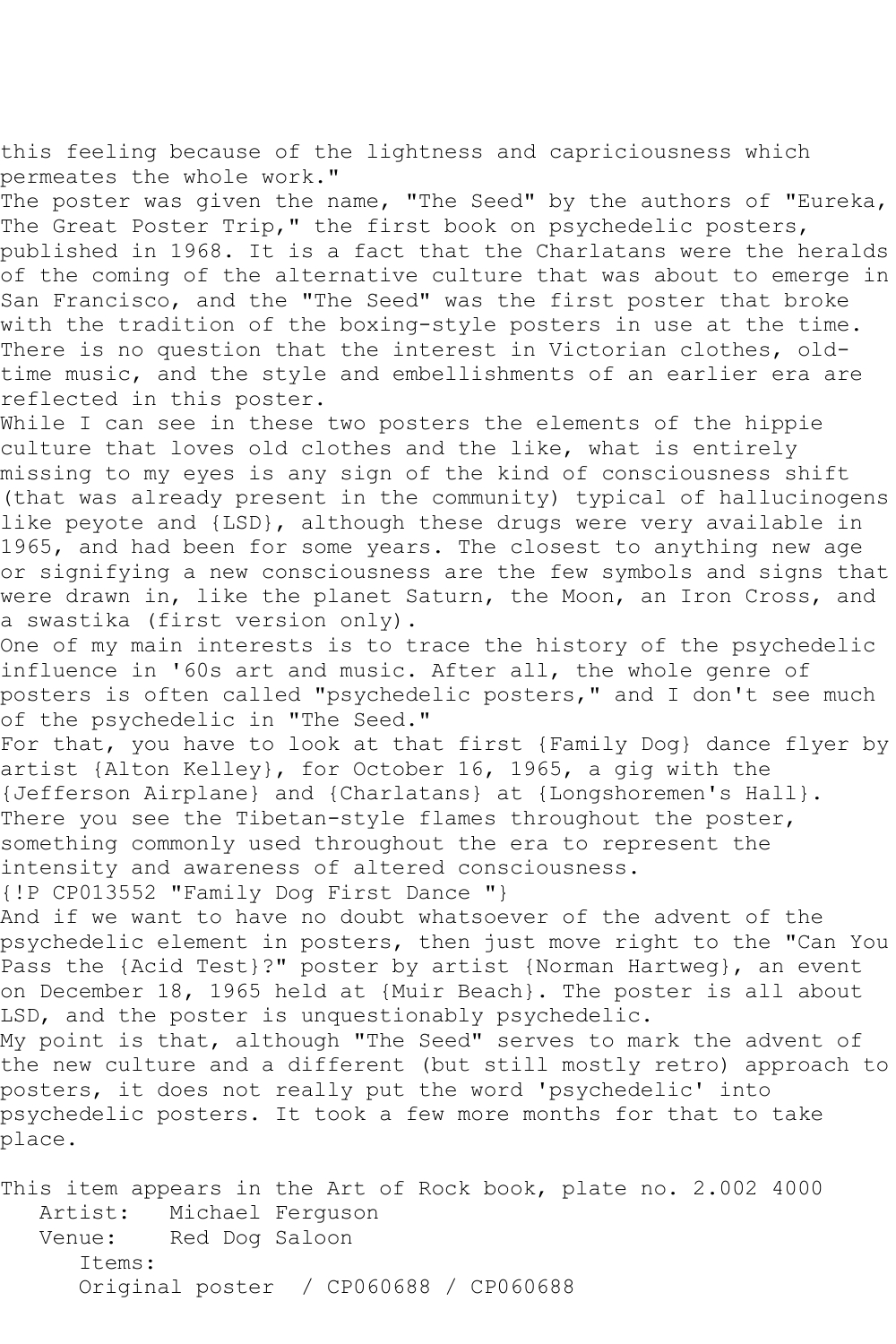Description: Turquoise/Light Blue (10 x 14) AORPlate: 2.002 4000 Price: 4000.00 Performers: 1965-06-01 1965-06-15: Red Dog Saloon Set: The Seed Charlatans ------------- RDS-2.001 1965-06-21 P-1 ---------1965-06-21 / RDS 2.001 CP006145 / CP01394 The Seed, Version 2: Charlatans at Red Dog Saloon - Virginia City, NV Notes: The Seed by Michael Erlewine Here is the poster that most experts agree launched the '60s era of alternative culture. This poster features the band "The {Charlatans}" at an extended gig in {Virginia City}, Nevada at the {Red Dog Saloon}. It was designed by members of the band. "The Seed" was printed in two versions, one with a date of "June 1- 16, 1965" and the second (and final) version with "June 21." Apparently the Red Dog Saloon had not finished their redecorating in time for that first poster, so the second was printed, and in many respects the art was redrawn. Version one is said to have been printed originally in blue, but was then printed in black, which is considered the standard version. The poster was created by two of the Charlatan's members, {George Hunter} and {Michael Ferguson}, with Hunter having devised the logo, and Ferguson doing most of the actual drawing, including the portraits. Poster expert {Walter Medeiros} wrote the following in a catalog for a poster show that was produced fro the {San Francisco Museum of Modern Art} in 1976: "The Seed is unique for being completely hand-drawn, in a densely patterned format, and was much different from rock posters that existed then. Yet it is reminiscent of nineteenth-century carnival, medicine show, and music hall posters, in that it boldly heralds a spectacular event that shouldn't be missed. It has a funky character about it, and 'funkiness' was one of the most prominent characteristics of hippie sensibility. And the poster carries off this feeling because of the lightness and capriciousness which permeates the whole work." The poster was given the name, "The Seed" by the authors of "Eureka, The Great Poster Trip," the first book on psychedelic posters, published in 1968. It is a fact that the Charlatans were the heralds of the coming of the alternative culture that was about to emerge in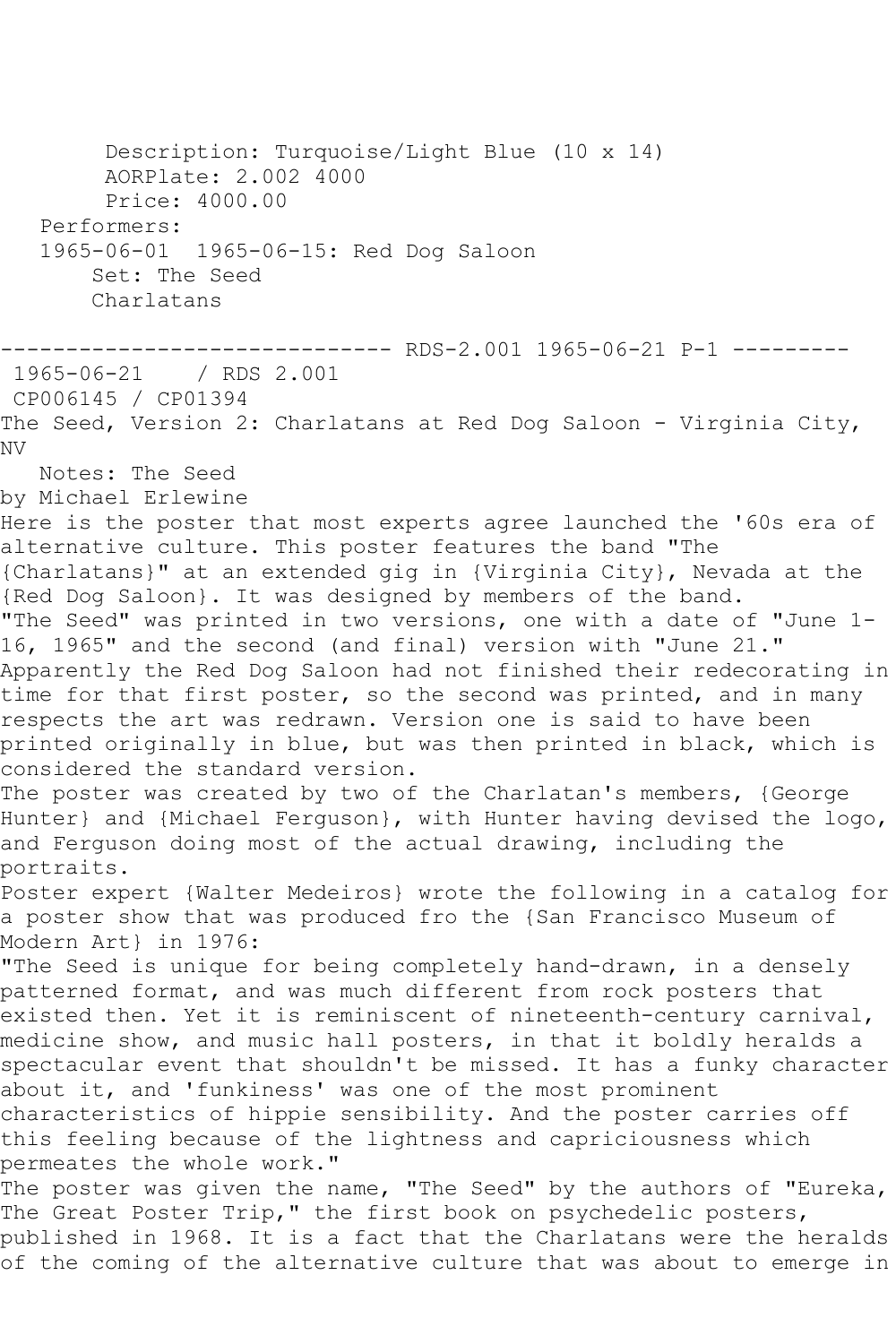San Francisco, and the "The Seed" was the first poster that broke with the tradition of the boxing-style posters in use at the time. There is no question that the interest in Victorian clothes, oldtime music, and the style and embellishments of an earlier era are reflected in this poster.

While I can see in these two posters the elements of the hippie culture that loves old clothes and the like, what is entirely missing to my eyes is any sign of the kind of consciousness shift (that was already present in the community) typical of hallucinogens like peyote and {LSD}, although these drugs were very available in 1965, and had been for some years. The closest to anything new age or signifying a new consciousness are the few symbols and signs that were drawn in, like the planet Saturn, the Moon, an Iron Cross, and a swastika (first version only).

One of my main interests is to trace the history of the psychedelic influence in '60s art and music. After all, the whole genre of posters is often called "psychedelic posters," and I don't see much of the psychedelic in "The Seed."

For that, you have to look at that first {Family Dog} dance flyer by artist {Alton Kelley}, for October 16, 1965, a gig with the {Jefferson Airplane} and {Charlatans} at {Longshoremen's Hall}. There you see the Tibetan-style flames throughout the poster, something commonly used throughout the era to represent the intensity and awareness of altered consciousness.

{!P CP013552 "Family Dog First Dance "}

And if we want to have no doubt whatsoever of the advent of the psychedelic element in posters, then just move right to the "Can You Pass the {Acid Test}?" poster by artist {Norman Hartweg}, an event on December 18, 1965 held at {Muir Beach}. The poster is all about LSD, and the poster is unquestionably psychedelic.

My point is that, although "The Seed" serves to mark the advent of the new culture and a different (but still mostly retro) approach to posters, it does not really put the word 'psychedelic' into psychedelic posters. It took a few more months for that to take place.

This item appears in the Art of Rock book, plate no. 2.001 3000 Private Notes: \* B/B- 3500@ Artist: George Hunter<br>Venue: Red Dog Saloo Red Dog Saloon Promoter: Book: Art of Rock Items: Original poster RDS-2.001 Edition 1 / CP006145 / CP01394 Description: Black ink (10 x 14) AORPlate: 2.001 3000 Price: 5000.00 RDS-2.001 / CP060687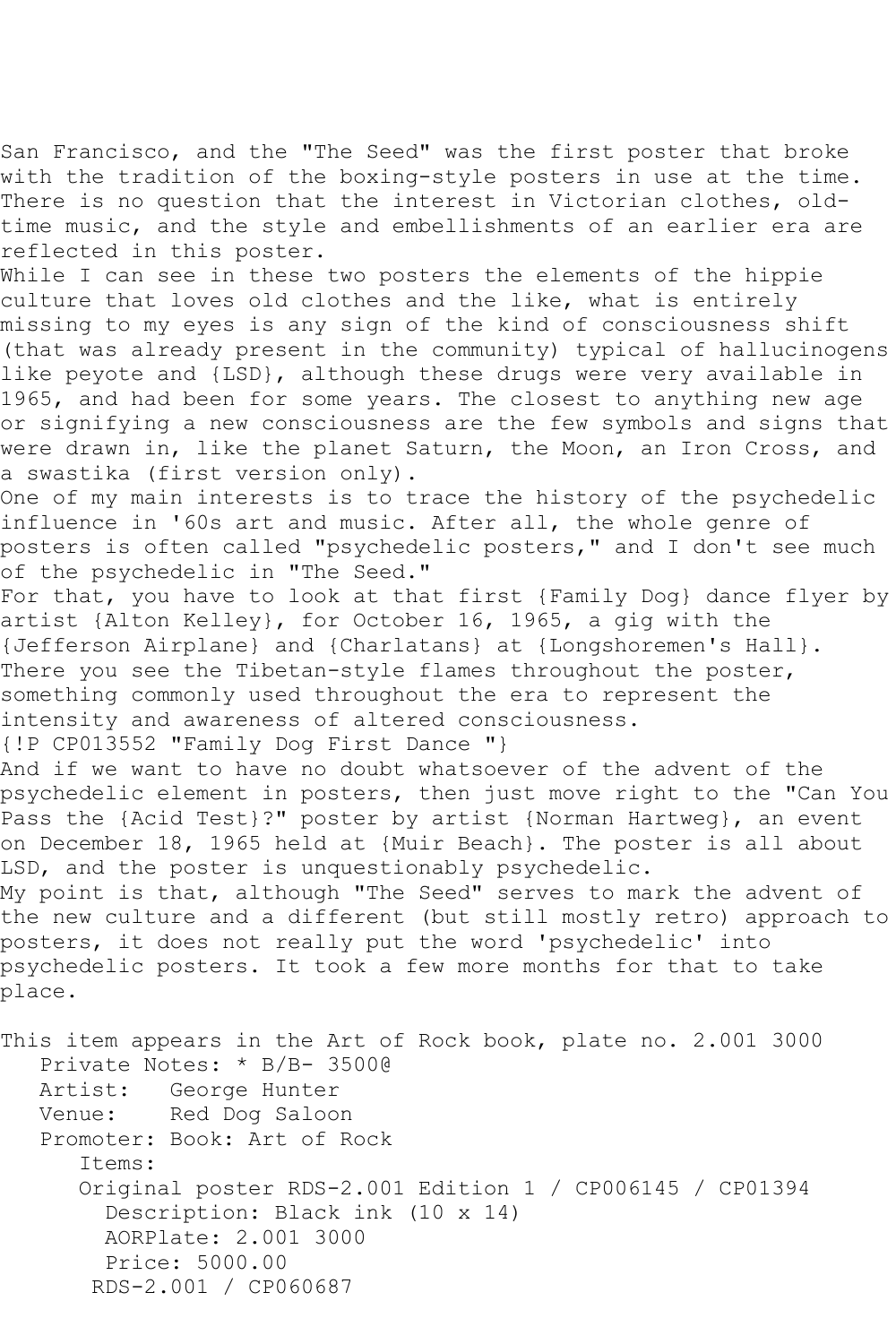```
 AORPlate: 2.001 3000 
    Performers:
    1965-06-21: Red Dog Saloon
        Set: The Seed
        Charlatans
------------------------------ CAH-FD IV 1966-01-08 P ---------
1966-01-08 / CAH FD IV
CP052273
Charlatans, Jefferson Airplane at California Hall - San Francisco,
CA
   Artist: George Hunter
   Venue: California Hall
    Promoter: Family Dog Collective
       Items:
       Original poster CAH-FD IV / CP052273 (8-1/2 x 11)
         Price: 1500.00
       Handbill CAH-FD IV / CP700086 (8-1/2 x 11)
         Price: 1500.00
       Handbill CAH-FD IV Edition 1 / CP000491 / 0497
         Description: no poster (8-1/2 x 11)
         Price: 1500.00
        CAH-FD IV / CP013560 / HGFD-IVF (8-1/2 x 11)
    Performers:
    1966-01-08: California Hall
        Set: Pre-family Dog
        Charlatans / Jefferson Airplane
                 ------------------------------ CAH-FD VII 1966-02-04 P-1 ---------
1966-02-04 / CAH FD VII
CP000700 / 0711
Electric Train, Amazing Charlatans at California Hall - San 
Francisco, CA
   Artist: George Hunter
   Venue: California Hall
    Promoter: Family Dog Collective
       Items:
       Original poster CAH-FD VII Edition 1 / CP000700 / 0711
         Description: 1 original (15 x 20)
         Price: 2000.00
       Handbill CAH-FD VII / CP013563 / HGFD-VIIF (8-1/2 x 11)
         Price: 1500.00
    Performers:
    1966-02-04: California Hall
        Set: Pre-family Dog
        Electric Train / Charlatans
```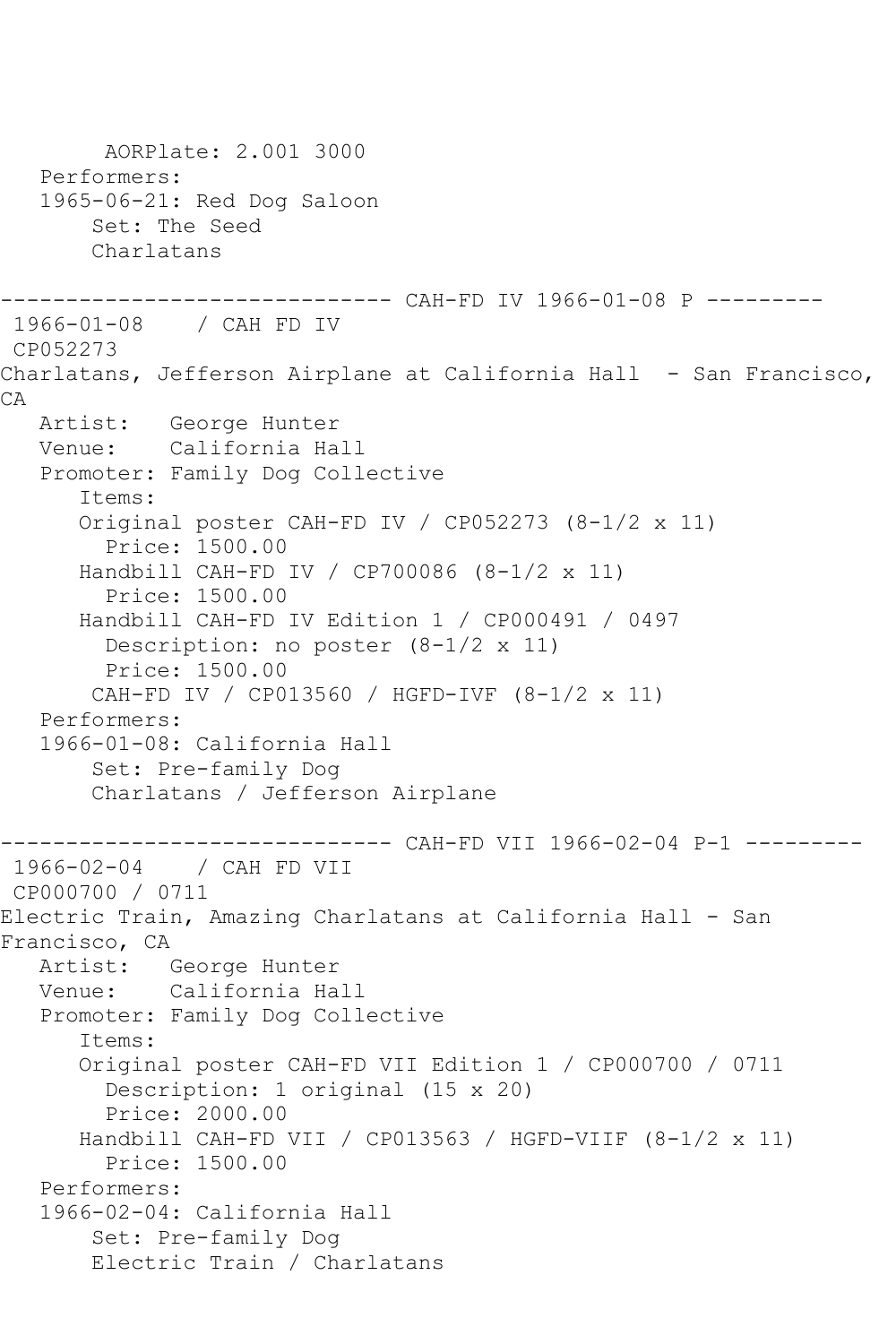------------------------------ 1967 P-1 --------- 1967 CP001193 / 1203 Great Honesty Music Event: Great Honesty Music Artist: George Hunter Items: Original poster Edition 1 / CP001193 / 1203 (19-3/16 x 12- 1/2) Performers: 1967: ------------------------------ AVAL-FD-056 1967-04-07 P-1 --------- 1967-04-07 / AVAL FD-056 CP006320 / CP01570 Charlatans, Sparrow at Avalon Ballroom - San Francisco, CA Notes: Photo: Herb Greene Private Notes: FD-CD(stamp) FD-OP-1 Event: When Y ou Camp Out Cook With Sparrow and Canned Heat Artist: Rick Griffin Venue: Avalon Ballroom Promoter: Family Dog Presents Items: Original poster AVAL-FD-056 Edition 1 / CP006320 / CP01570 Description: 1 original, 1 reprint (14 x 20) Price: 200.00 Original poster Edition 2 / Description: See Eric King's guide for complete details. Price: 45.00 Postcard AVAL-FD-056 Edition 1 / CP005314 / CP00562 Description: 1 original with postal variants. See Eric King's guide for complete details. (5 x 7) Price: 20.00 Performers: 1967-04-07 1967-04-08: Avalon Ballroom Set: Family Dog Series Charlatans / Sparrow / Canned Heat Blues Band ------------------------------ D1601-FD-D-02 1967-09-15 P-1 -------- - 1967-09-15 / D1601 FD-D-02 CP006346 / CP01596 Quicksilver Messenger Service, Charlatans at 1601 West Evans Street - Denver, CO Private Notes: FD-CD Artist: Michael Ferguson Venue: 1601 West Evans Street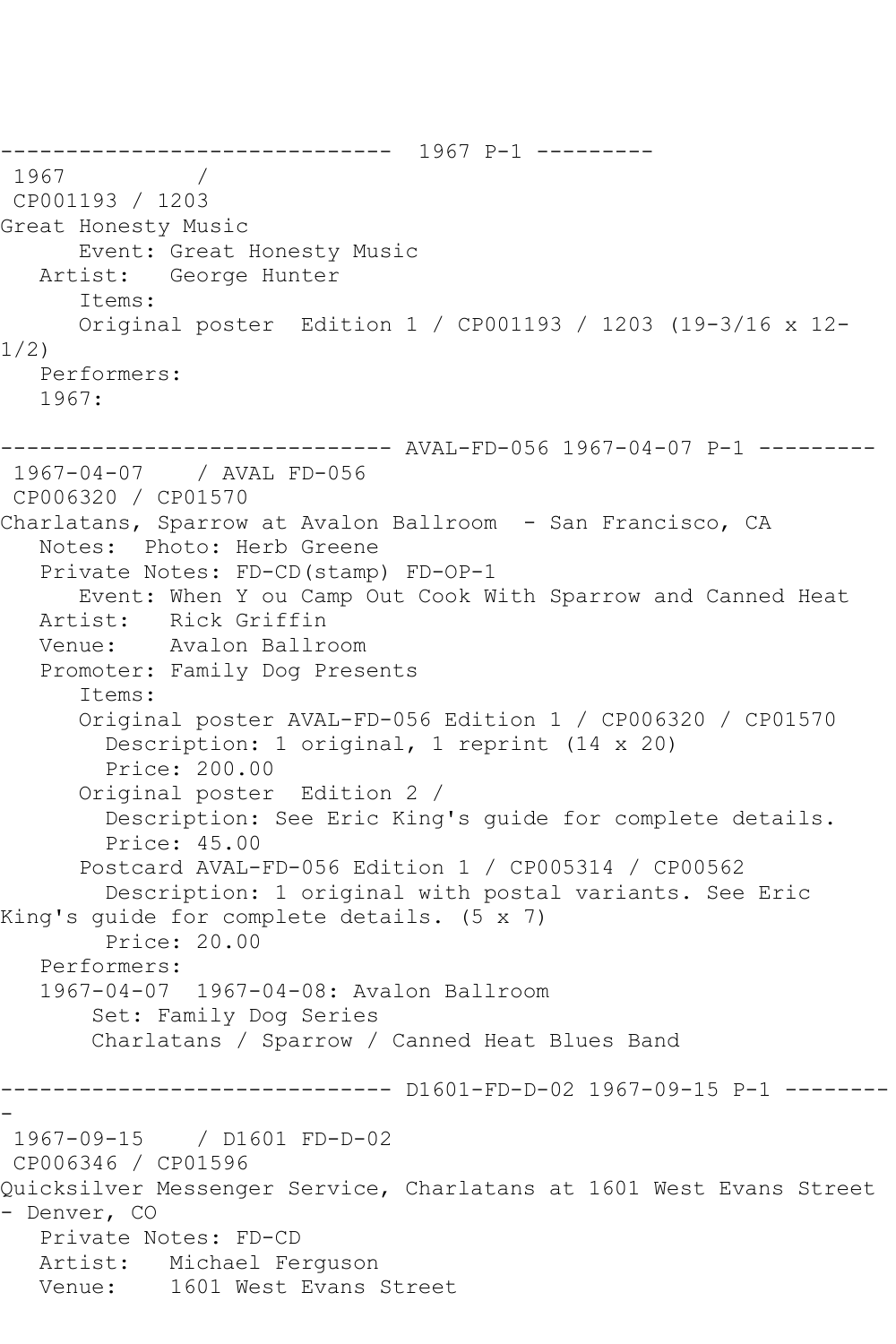```
 Promoter: Family Dog in Denver
       Items:
       Original poster D1601-FD-D-02 Edition 1 / CP006346 / CP01596
         Description: 1 original (15 x 23)
         Price: 150.00
       Postcard D1601-FD-D-02 Edition 1 / CP005385 / CP00633
         Description: 1 original. See Eric King's guide for complete 
details. (4-1/2 x 11/16)
         Price: 55.00
   Performers:
   1967-09-15 1967-09-16: 1601 West Evans Street
        Set: Family Dog Denver
       Quicksilver Messenger Service / Charlatans / Superband
------------------------------ -3.104 1968-01-26 P-1 ---------
1968-01-26 / 3.104
CP001087 / 1100
Grateful Dead, Quicksilver Messenger Service at Seattle Eagles 
Auditorium - Seattle, WA
   Notes: Bindweed Press
This item appears in the Art of Rock book, plate no. 3.104
      Event: Notice! Tour of the Great pacific Northwest
   Artist: George Hunter
   Venue: Seattle Eagles Auditorium
   Promoter: Book: Art of Rock
       Items:
       Original poster -3.104 / CP070044
         AORPlate: 3.104 
       Original poster -3.104 Edition 1 / CP001087 / 1100
        AORPlate: 3.104 
   Performers:
   1968-01-26 1968-01-27: Seattle Eagles Auditorium
       Grateful Dead / Quicksilver Messenger Service
                         ------ CRY-3.103 1968-02-02 H-1 ---------
1968-02-02 / CRY 3.103
CP002985 / 2941
Grateful Dead, Quicksilver Messenger Service at Crystal Ballroom -
Portland, OR
   Notes: This item appears in the Art of Rock book, plate no. 3.103
       Event: Notice! Tour of the Great Pacific Northwest
   Artist: George Hunter
   Venue: Crystal Ballroom
   Promoter: Book: Art of Rock
       Items:
       Handbill CRY-3.103 Edition 1 / CP002985 / 2941
        AORPlate: 3.103
```